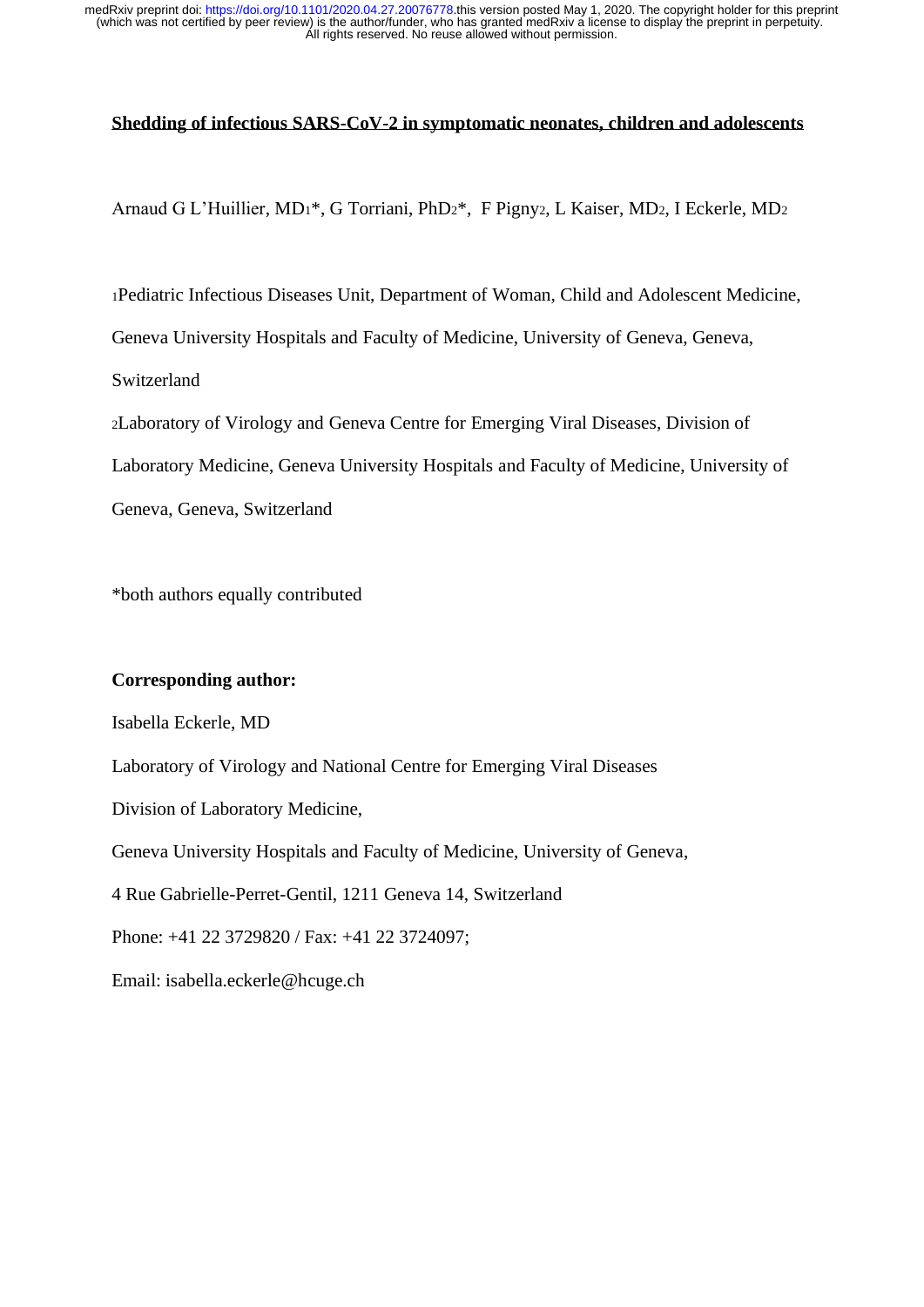#### **Abstract**

Children are underrepresented in COVID-19 case numbers, with most pediatric cases exhibiting limited severity, and do not seem to be major drivers of transmission, unlike for other respiratory viruses. That said, SARS-CoV-2 infects children across all age groups, and despite the high proportion of mild or asymptomatic infections, it would be naïve not to consider them as transmitters. To address this point we used cell culture to systematically assess the presence of cultivable SARS-CoV-2 in the upper respiratory tract in a cohort of our institution's first 23 symptomatic neonates, children and teenagers with COVID-19 diagnosed by RT-PCR.

Median age was 12.0 years (interquartile range [IQR 3.8-14.5], range 7 days-15.9 yrs). Most patients had an upper respiratory tract infection (n=13), followed by fever without source and pneumonia (each, n=2). Samples were collected at a median of 2 days (IQR 1-3) after symptom onset. Median viral load (VL) at time of diagnosis was  $3.0x10<sub>6</sub>$  copies/ml (mean 4,4x108, IQR 6.9x103-4.4x108) from a nasopharyngeal swab (NPS).

SARS-CoV-2 virus isolation was successful in 12/23 (52%) children after inoculating VeroE6 cells with a NPS specimen. SARS-CoV-2 isolation was determined by the presence of a typical cytopathic effect (CPE) and increased viral RNA in the supernatant. SARS-CoV-2 replication in all positive isolates (12/12) was confirmed by a second passage using new VeroE6 cells.

Virus isolation was successful from NPS from all age groups, with a median initial VL of  $1.7x10s$  copies/ml (mean  $7.9x10s$ , IQR  $4.7x10<sub>6</sub>-1.0x10s$ ) (Figure 1). The youngest patient that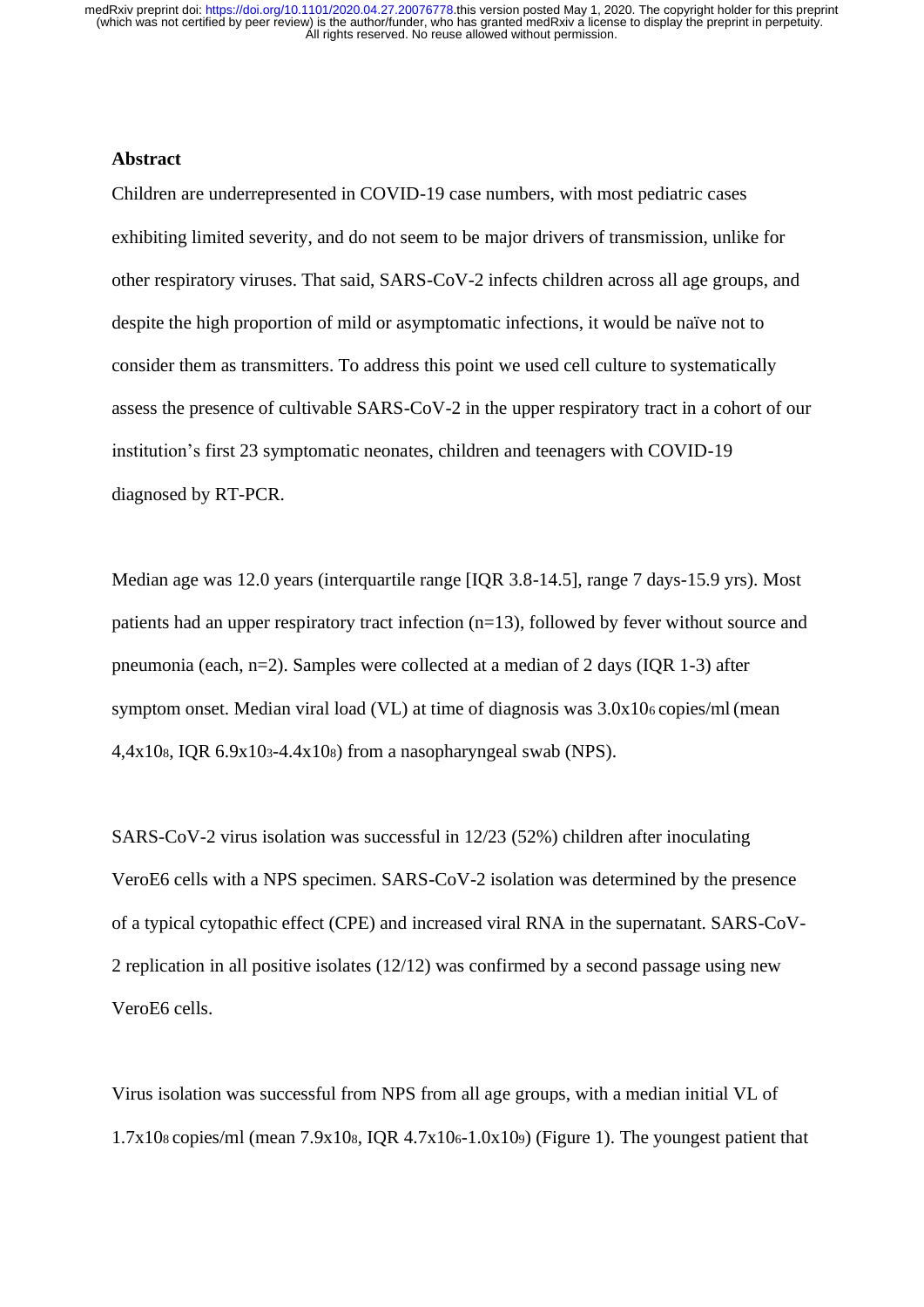SARS-CoV-2 was isolated from was a 7-day old neonate. No correlation between disease presentation and success of virus isolation was observed.

Our data show that initial VLs at diagnosis in symptomatic children is comparable to those in adults, and that symptomatic children of all ages shed infectious virus in early acute illness. Infectious virus isolation success was largely comparable to that of adults, although two specimens yielded an isolate at a lower VL (1.2x10<sup>4</sup> and 1.4x105 copies/ml) than what was observed in adults.

SARS-CoV-2 shedding patterns of culture competent virus in symptomatic children resemble those observed in adults. Therefore, transmission of SARS-CoV-2 from children is plausible. Considering the relatively low frequency of infected children at this time, biological or other unknown factors could reduce transmission in this population. Both large serological investigations and systematic surveillance of acute respiratory diseases are needed to understand the role of children in this new pandemic.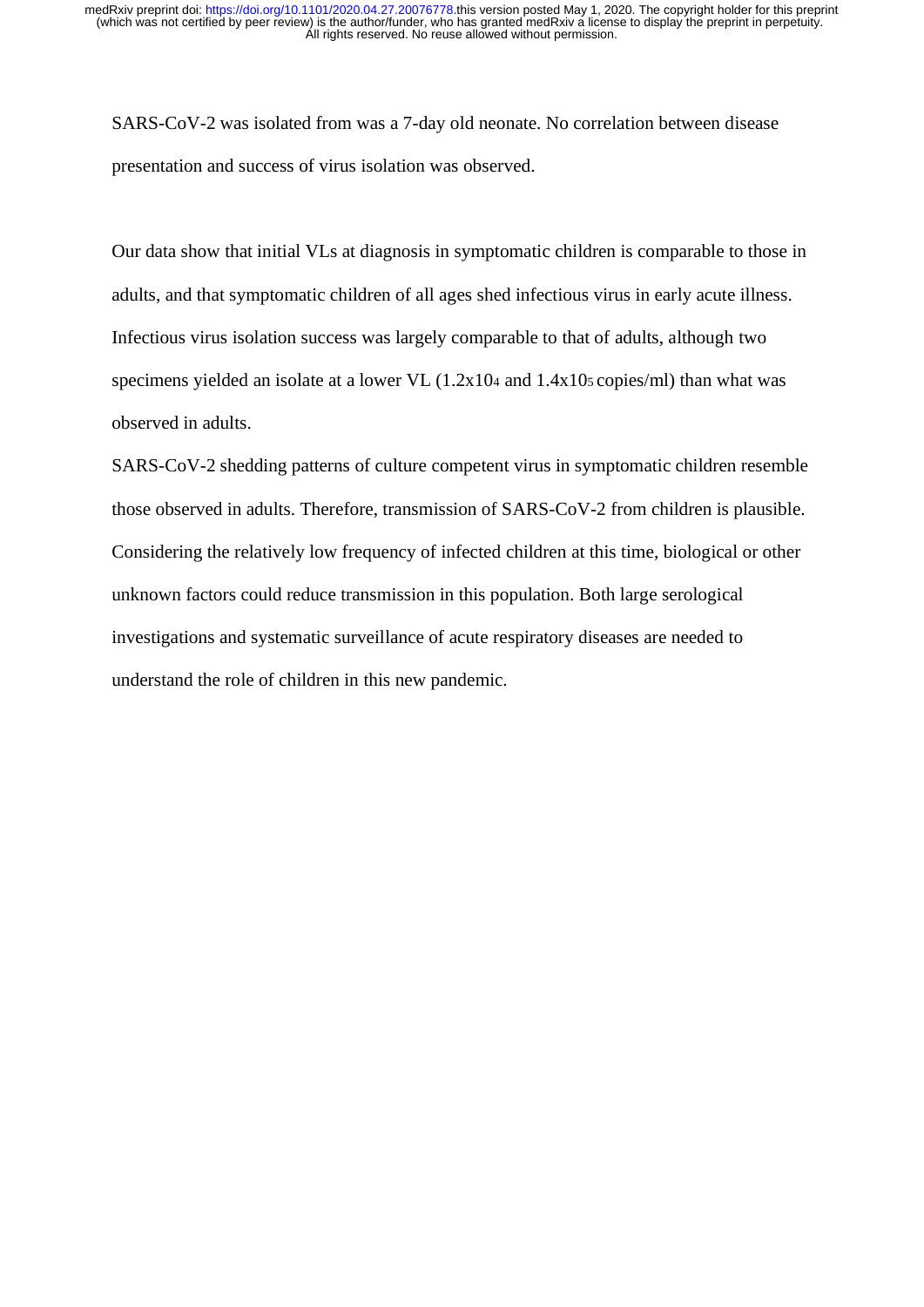# **Introduction**

Children are underrepresented in COVID-19 case numbers1,2, with most pediatric cases exhibiting limited severity, and do not seem to be major drivers of transmission, unlike for other respiratory viruses3,4. That said, SARS-CoV-2 infects children across all age groups1,3, and despite the high proportion of mild or asymptomatic infections, it would be naïve not to consider them as transmitters. To address this point we used cell culture to systematically assess the presence of cultivable SARS-CoV-2 in the upper respiratory tract in a cohort of our institution's first 23 symptomatic neonates, children and teenagers with COVID-19 diagnosed by RT-PCR.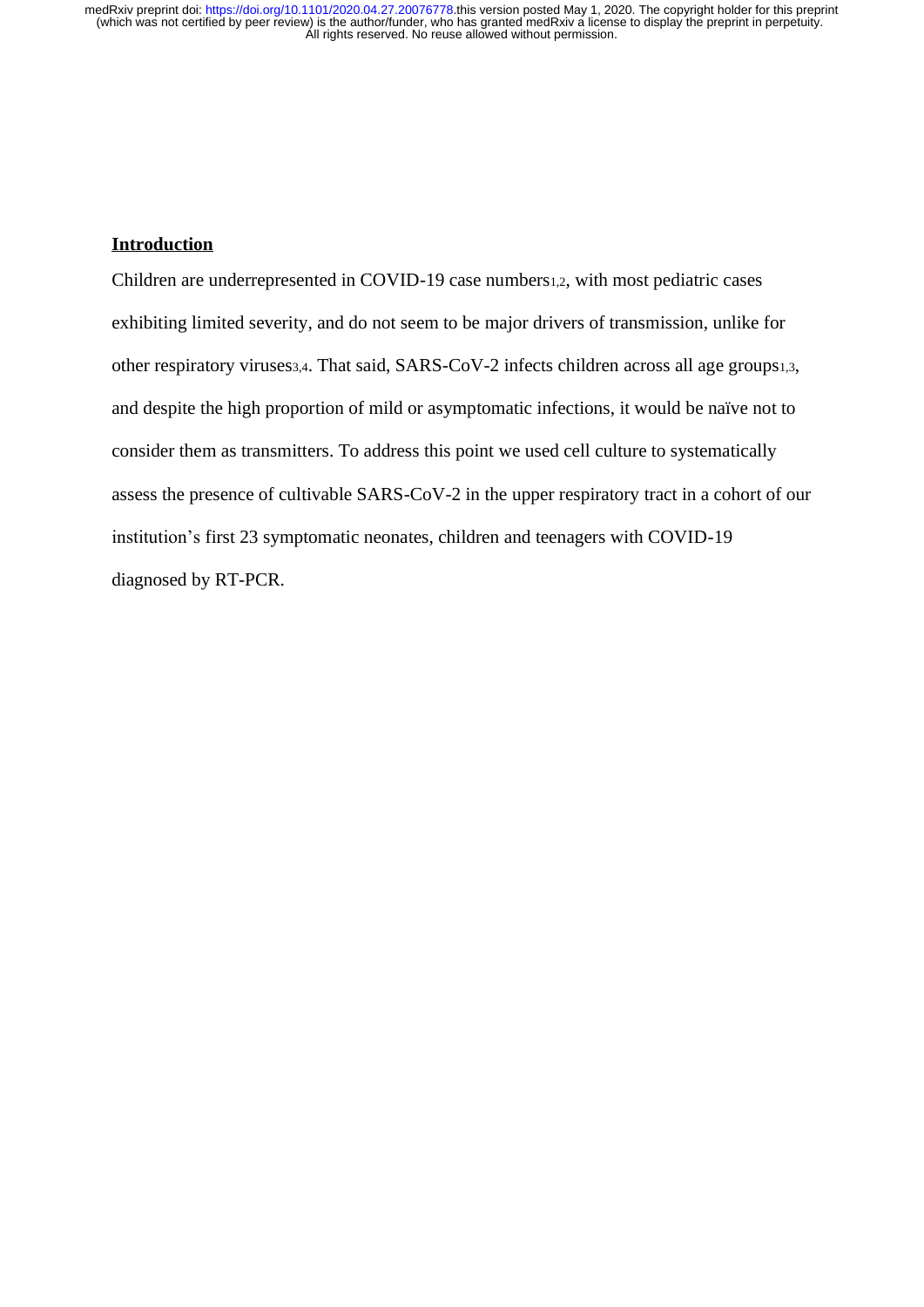## **Methods**

Our region had a SARS-CoV-2 outbreak, with an estimated 800 cases/100'000 inhabitants5. Patients were either seen at the pediatric emergency room of the Geneva University Hospitals, or samples were received by the laboratory from other health care facilities as part of its function as the Swiss national reference laboratory for Emerging Viral Diseases at the Geneva University Hospitals.

All Nasopharyngeal (NPS) specimens were collected with a flocked swab in universal transport medium (both Copan, Italy) and tested for SARS-CoV-2 by according to manufacturers' instructions on various platforms, including initially in house method using eMAG extraction (bioMérieux, France) and Charité RT-PCR protocol6, then BD SARS-CoV-2 reagent kit for BD Max system (Becton, Dickinson and Co, US) and Cobas 6800 SARS CoV2 RT-PCR (Roche, Switzerland). All samples, both extracted RNA as well as remaining original specimens, are stored at -20°C and -80°C, respectively. For this study, RNA extracts of all samples were re-run with the E-gene assay (TibMolBiol, Berlin, Germany) on a Roche Light Cycler 480 (Roche Switzerland) by according to manufacturers' instructions, by using in vitro transcribed RNA for quantification (European Virus Archive)7. Cell culture supernatant was isolated by manual extraction with Machery & Nagel Kit (Düren, Germany) and quantified by the same assay.

For assessment of infectious virus, VeroE6 cells were seeded at a density of 8x10<sup>4</sup> cells/well in a 24 well plate and inoculated with 200 µl of viral transport medium the following day.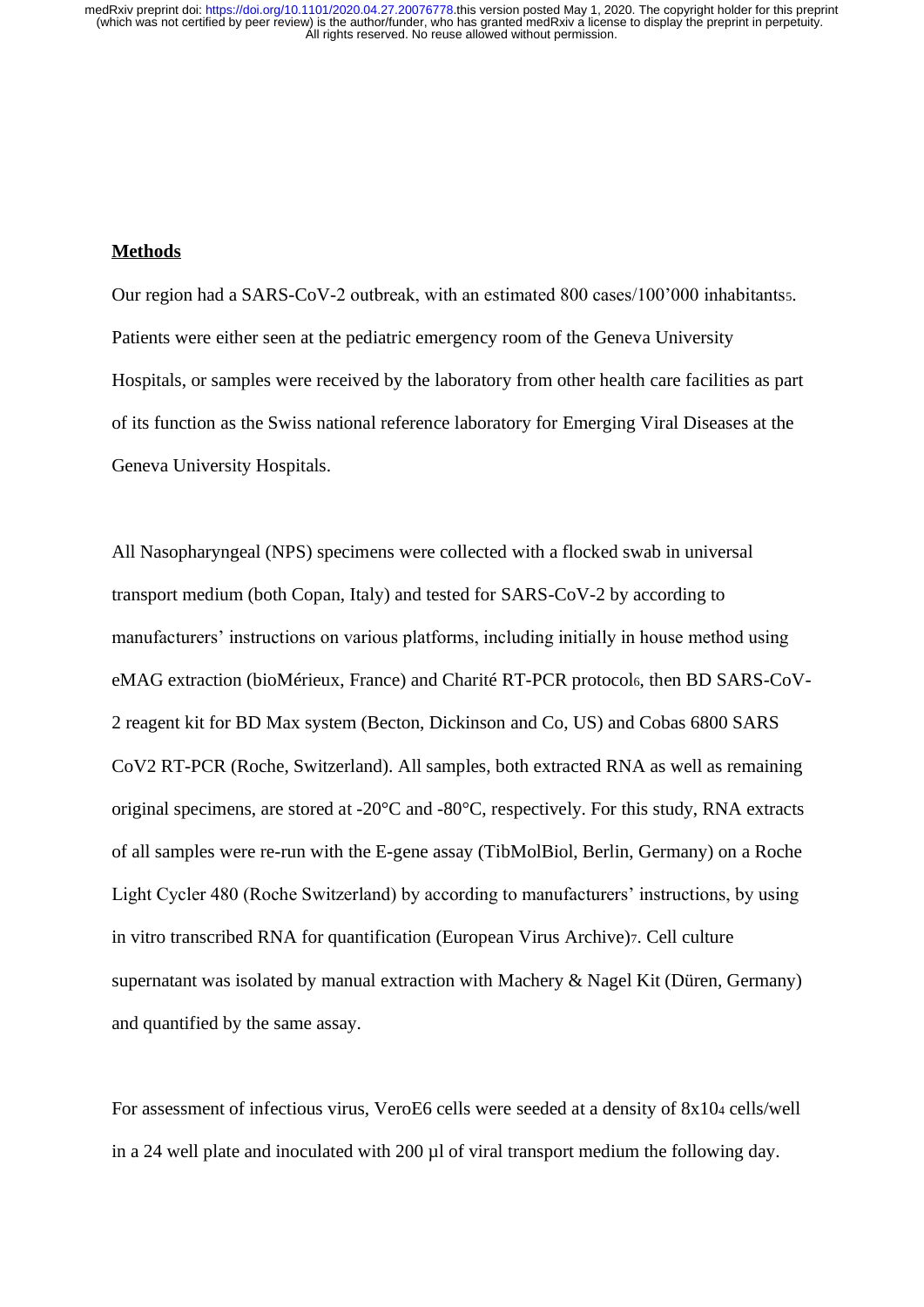Cells were inoculated for 1h at 37°C, then inoculum was removed, cells were washed 1x with PBS and then regular cell growth medium containing was added. Cells were observed on day 2, 4, and 6 for the presence of cytopathic effect by light microscopy. Supernatant was harvested upon the first observation of a CPE, or, if no CPE was observed, at the end of the experiment on day 6. For a second passage, 20  $\mu$ l supernatant of all CPE positive specimens was transferred onto new VeroE6 cells. Supernatant after inoculation and upon observation of a CPE was collected and isolation of replication competent SARS-CoV-2 confirmed by an increase in viral RNA.

Clinical data of study patients were retrieved after approval by the institutional review board (Commission Cantonale d'Ethique de la Recherche [CCER] protocol 2020-00835) and documented parental consent in the medical charts.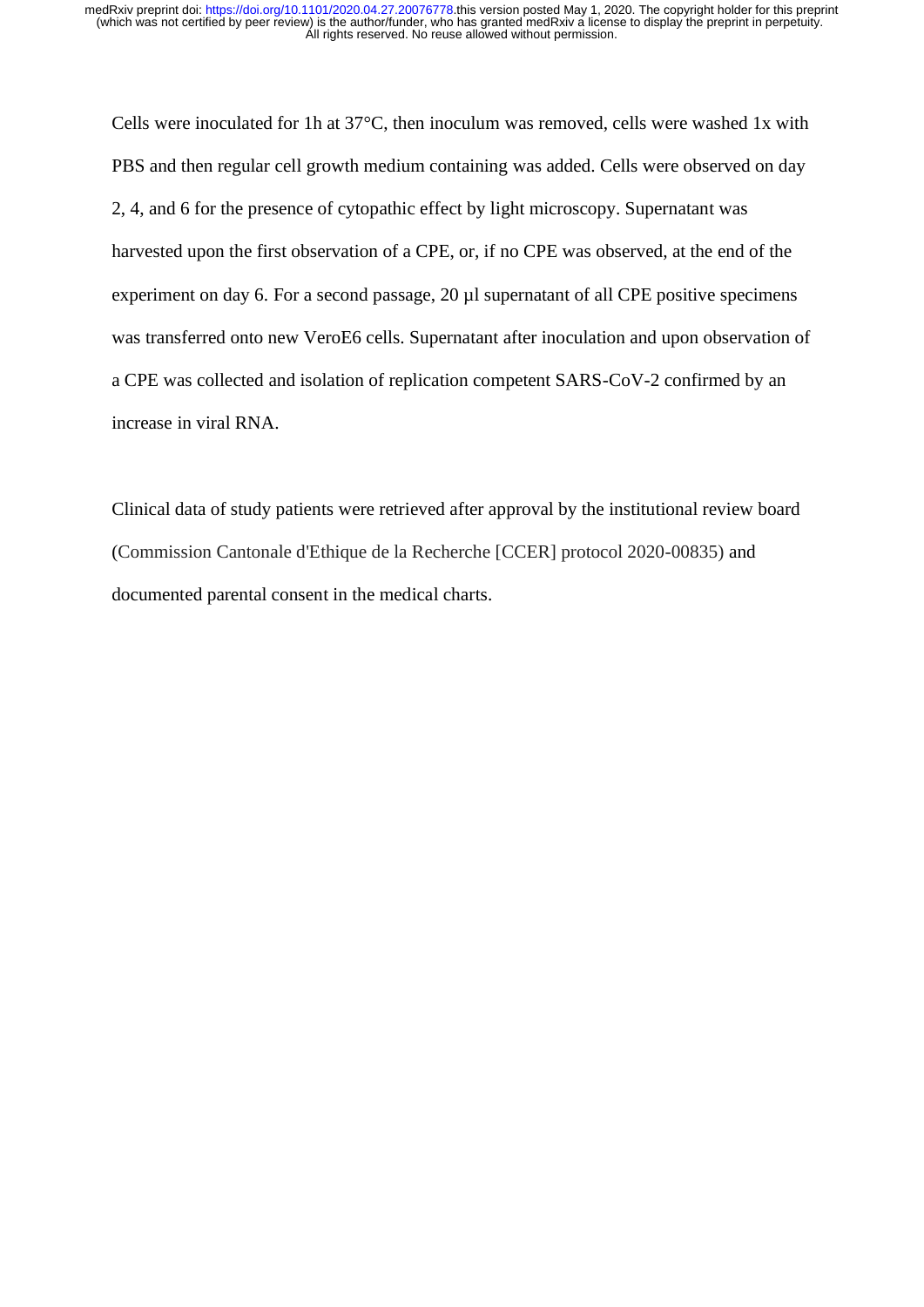## **Results**

Among 638 patients <16 years old tested for SARS-CoV-2 by RT-PCR on NPS between January 25 and March 31, 2020, 23 (3.6%) tested positive. Median age of the pediatric patients with positive RT-PCR was 12.0 years (interquartile range [IQR 3.8-14.5], range 7 days-15.9 yrs) (Supplementary Table 1). Most patients had an upper respiratory tract infection (n=13), followed by fever without source and pneumonia (each, n=2). Samples were collected at a median of 2 days (IQR 1-3) after symptom onset. Median viral load (VL) at time of diagnosis was  $3.0x10_6$  copies/ml (mean  $4.4x10_8$ , IQR  $6.9x10_3$ -4.4x10 $s$ ) from a nasopharyngeal swab (NPS) (Supplementary Table 1).

SARS-CoV-2 virus isolation was successful in 12/23 (52%) children after inoculating VeroE6 cells with a NPS specimen. SARS-CoV-2 isolation was determined by the presence of a typical cytopathic effect (CPE) (Supplementary Figure 1) and increased viral RNA in the supernatant. SARS-CoV-2 replication in all positive isolates (12/12) was confirmed by a second passage using new VeroE6 cells.

Virus isolation was successful from NPS from all age groups, with a median initial VL of 1.7x108 copies/ml (mean 7.9x108, IQR 4.7x106-1.0x109) (Figure 1 and Supplementary Table 1). The youngest patient that SARS-CoV-2 was isolated from was a 7-day old neonate. No correlation between disease presentation and success of virus isolation was observed.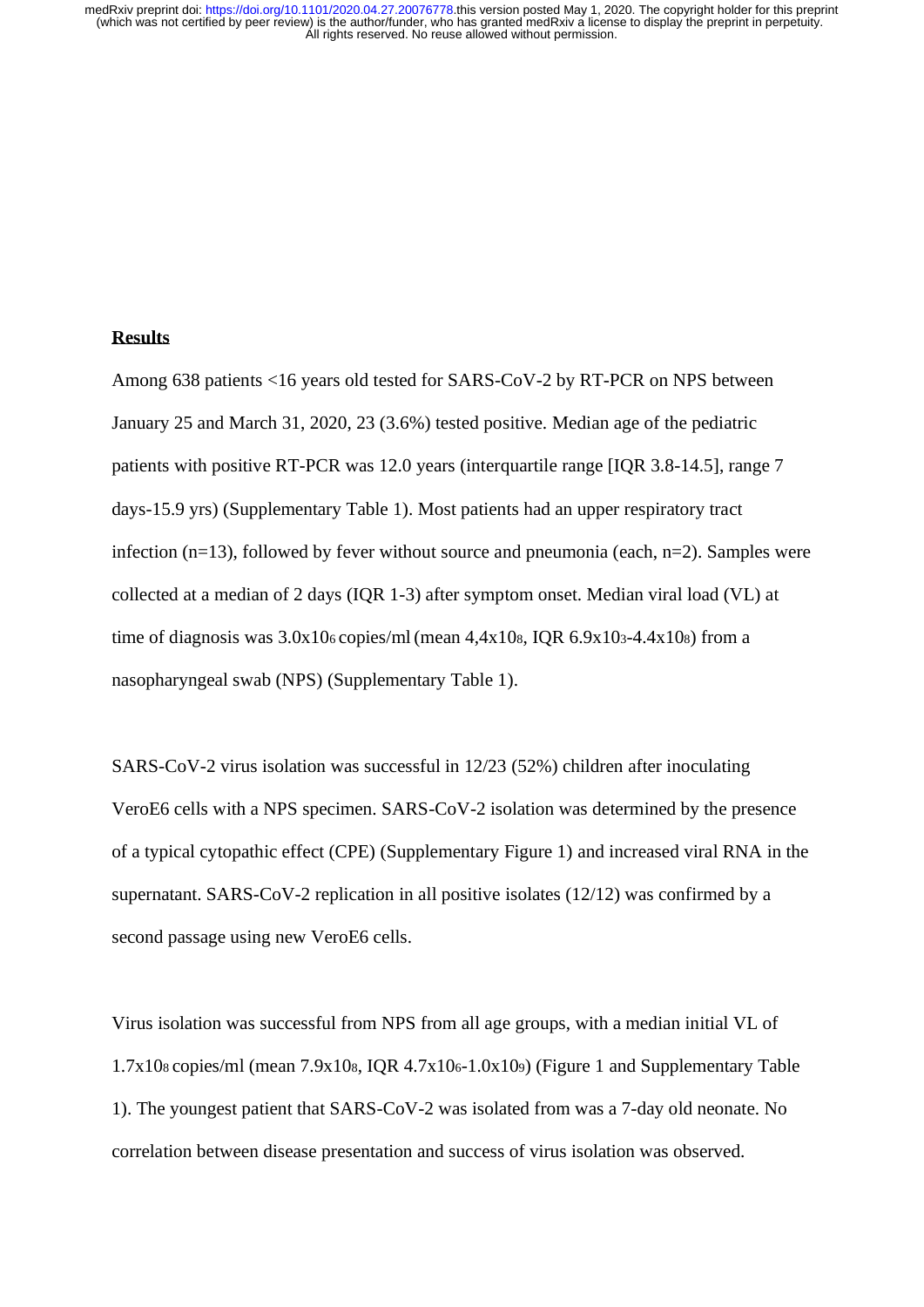### **Discussion**

Our data show that initial VLs at diagnosis in symptomatic children is comparable to those in adults8, and that symptomatic children of all ages shed infectious virus in early acute illness. Infectious virus isolation success was largely comparable to that of adults, although two specimens yielded an isolate at a lower VL (1.2x10<sup>4</sup> and 1.4x105 copies/ml) than what was observed in adults8.

A limitation of our study was the small number of children assessed. Furthermore, the use of left-over material received for routine diagnostic purposes could have resulted in suboptimal times between sample collection and storage at -80°C due to transport and diagnostic processing time, resulting in a loss in infectivity and an underestimation of the initial number of viable viral particles. This might have led to a decreased titer of infectious virus and a failure of virus isolation even in the presence of high viral RNA levels. Of note, 2 of 3 samples with a high viral RNA level but unsuccessful virus isolation were collected outside our institution, and thus had longer transport times to the laboratory; the last one was collected in our institution, but the time between specimen collection and processing was 24 hours. The vast majority of patients were managed as outpatients and had to self-isolate at home after diagnosis, so no consecutive sampling was possible to assess infectious virus in multiple samples over the course of disease.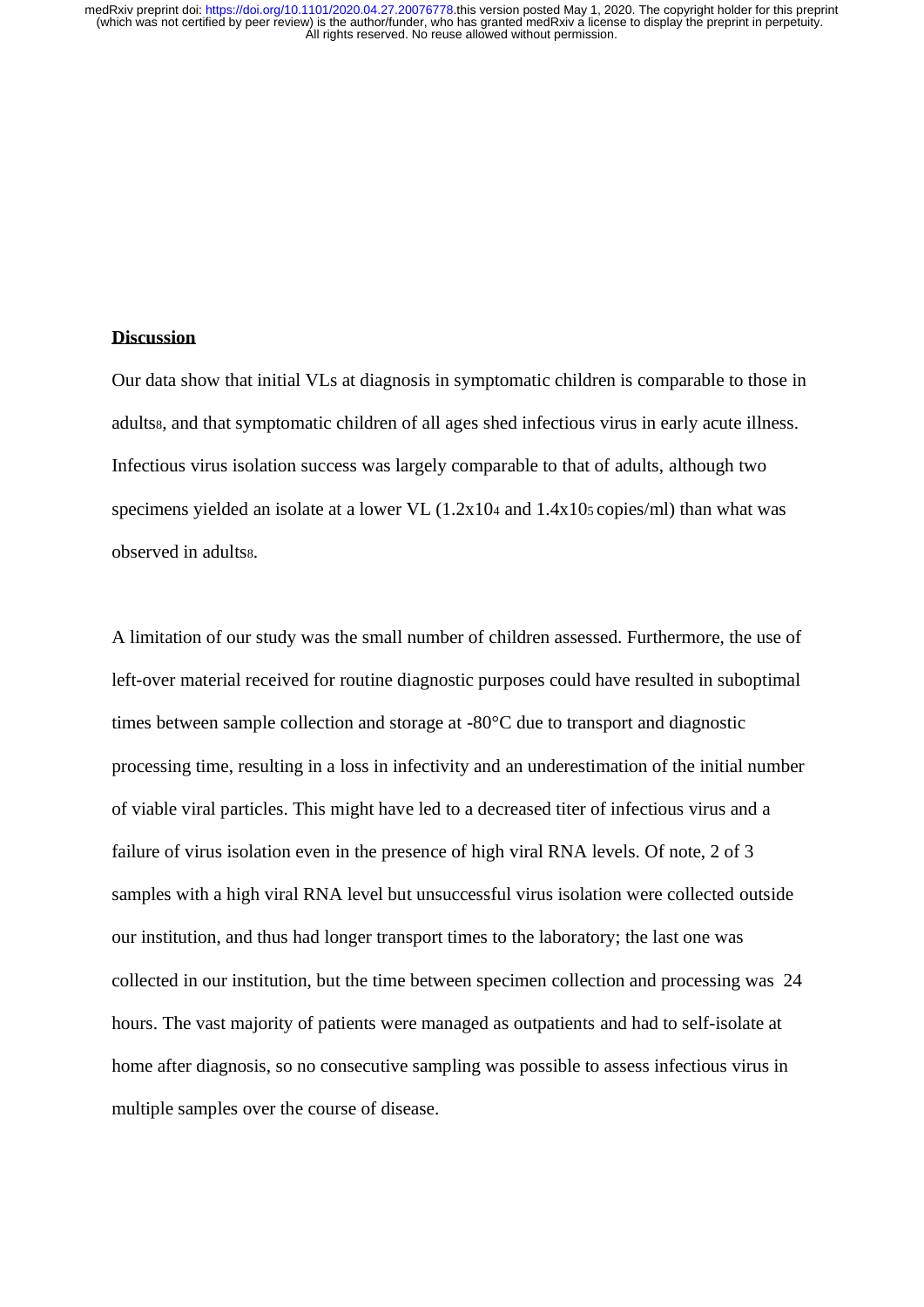## **Conclusion**

SARS-CoV-2 shedding patterns of culture competent virus in symptomatic children resemble those observed in adults. Therefore, transmission of SARS-CoV-2 from children is plausible. Considering the relatively low frequency of infected children at this time, biological or other unknown factors could reduce transmission in this population. Both large serological investigations and systematic surveillance of acute respiratory diseases are needed to understand the role of children in this new pandemic.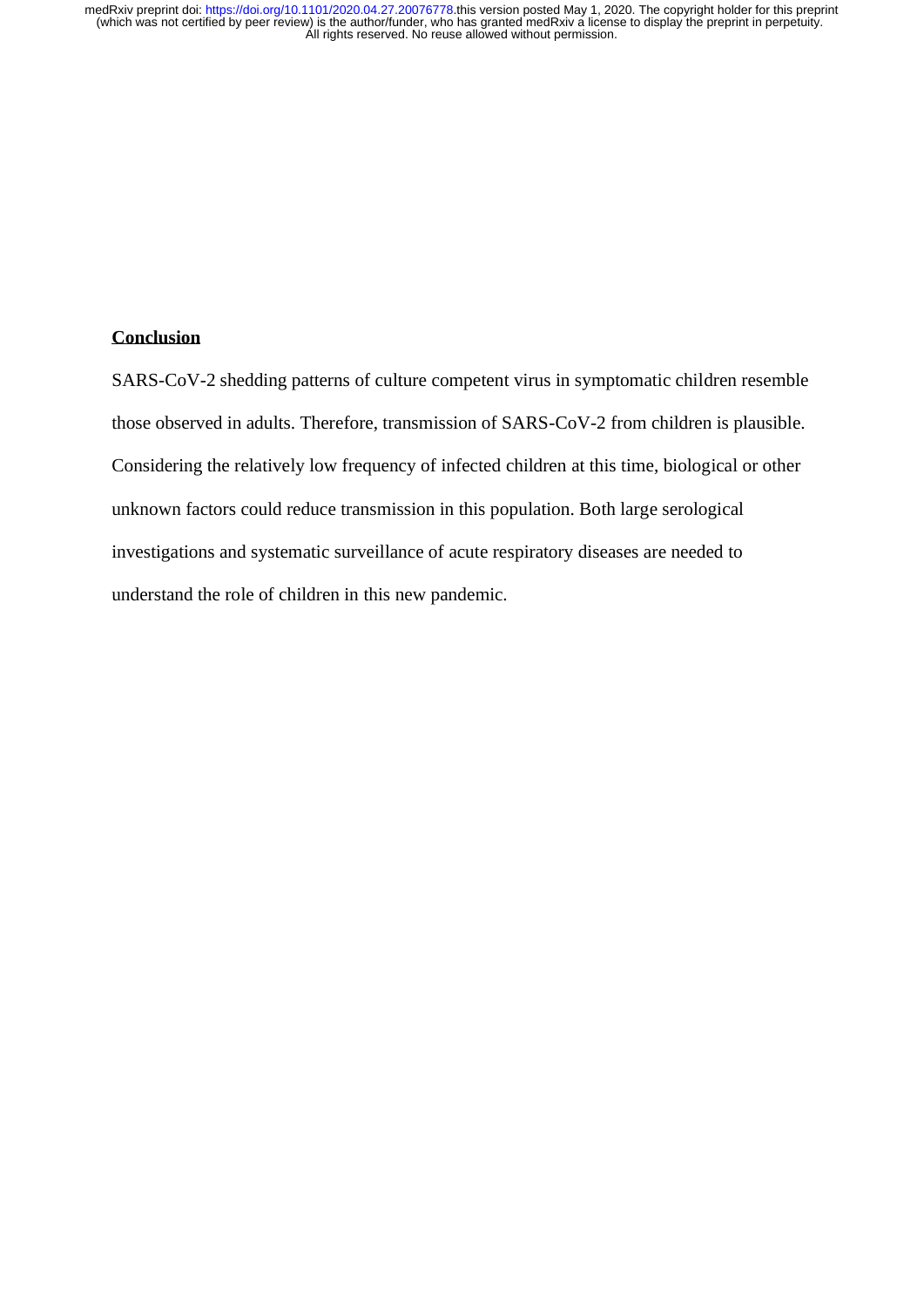## **References**

1. Livingston E, Bucher K. Coronavirus Disease 2019 (COVID-19) in Italy [published online March 17, 2020]. *JAMA* 2020. doi: 10.1001/jama.2020.4344.

2. Guan WJ, Ni ZY, Hu Y, et al. Clinical Characteristics of Coronavirus Disease 2019 in China [published online February 28, 2020]. N Engl J Med 2020. doi:

10.1056/NEJMoa2002032

3. Lu X, Zhang L, Du H, et al. SARS-CoV-2 Infection in Children [published online March 18 , 2020]. *N Engl J Med.* doi: 10.1056/NEJMc200507

4. World Health Organization. *Report of the WHO-China Joint Mission on Coronavirus Disease 2019 (COVID-19).* Published February 28, 2020.

5. Federal Office of Public Health. Accessed April 24, 2020 [Available from: https://www.bag.admin.ch/bag/en/home.html].

6. Corman VM, Landt O, Kaiser M, et al. Detection of 2019 novel coronavirus (2019 nCoV) by real-time RT-PCR. Euro Surveill 2020; 25(3) doi: 10.2807/1560-

7917.ES.2020.25.3.2000045

7. European Virus Archive Global (EVAg). Accessed April 24, 2020 [Available from https://www.european-virus-archive.com].

8. Wolfel R, Corman VM, Guggemos W, et al. Virological assessment of hospitalized patients with COVID-2019 [published online April 1 , 2020]. Nature 2020. doi:

10.1038/s41586-020-2196-x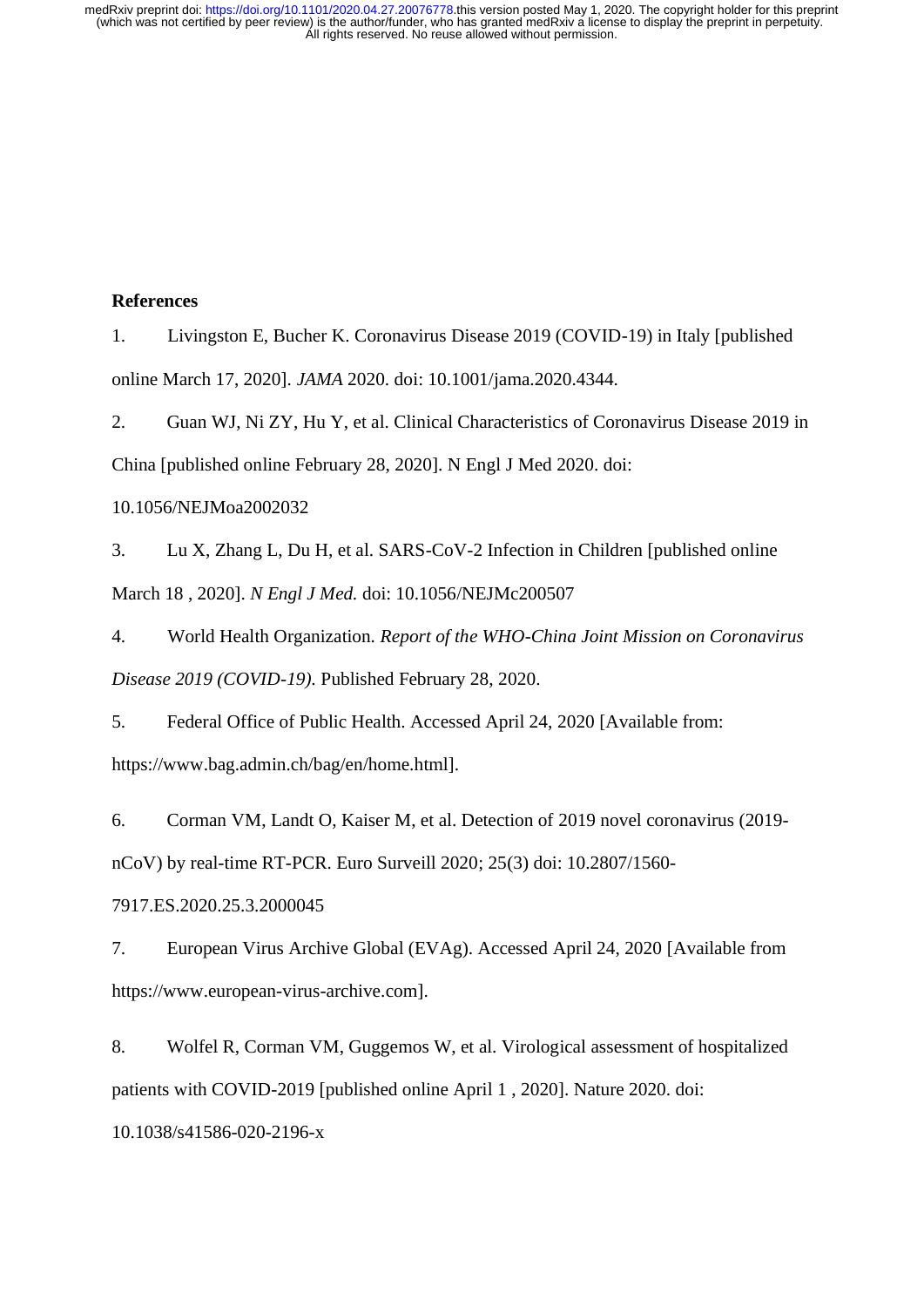## **Figures**

Figure 1. Breakdown of SARS-CoV-2 initial viral load of nasopharyngeal swabs among culture-negative and culture-positive specimens



The thick and thin horizontal bars represent the median viral load and the interquartile range, respectively.

\*: specimen collected outside institution, suggesting a longer time to freezing at -80C;

#: specimen with a duration between collection and freezing at -80°C around 48 hours.

SARS-CoV-2: severe acute respiratory syndrome coronavirus 2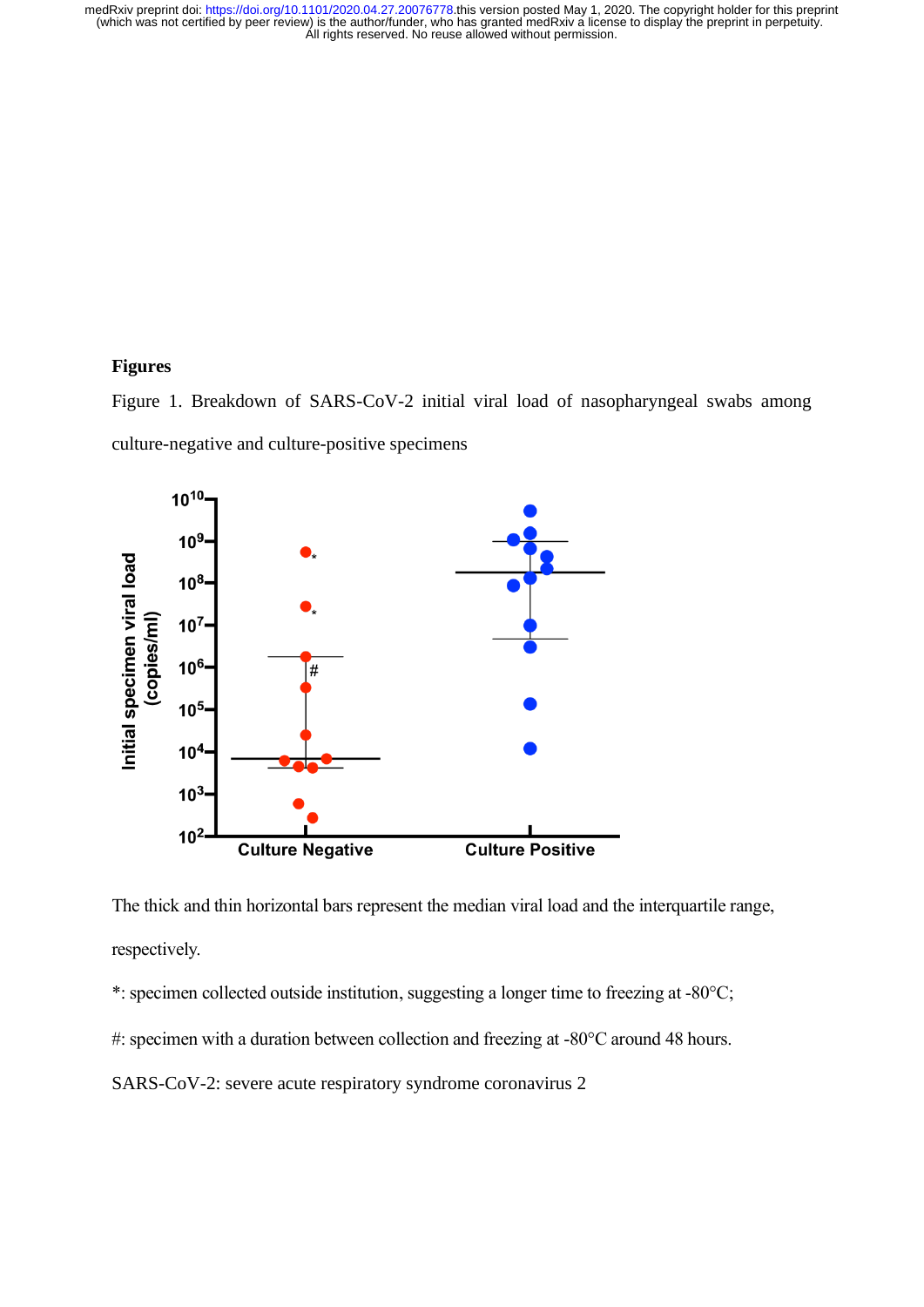# **Supplementary Figure**

Supplementary Figure 1. Cytopathic effect on VeroE6 cells inoculated with SARS-CoV-2



CPE on VeroE6 cells inoculated at the 2nd passage with SARS-CoV-2 isolated from a nasopharyngeal swab samples from a pediatric COVID-19 patient 2 day post infection (left) and uninfected control (right).  $\Gamma$  cytopathic effects: SARS-Covere acute respiratory syndrome coronavirus 2; COVID-19: coronavirus 2; COVID-19: coronavirus 2; COVID-19: coronavirus 2; COVID-19: coronavirus 2; COVID-19: coronavirus 2; COVID-19: coronav

CPE: Cytopathic effect; SARS-CoV-2: Severe acute respiratory syndrome coronavirus 2;

COVID-19: coronavirus disease